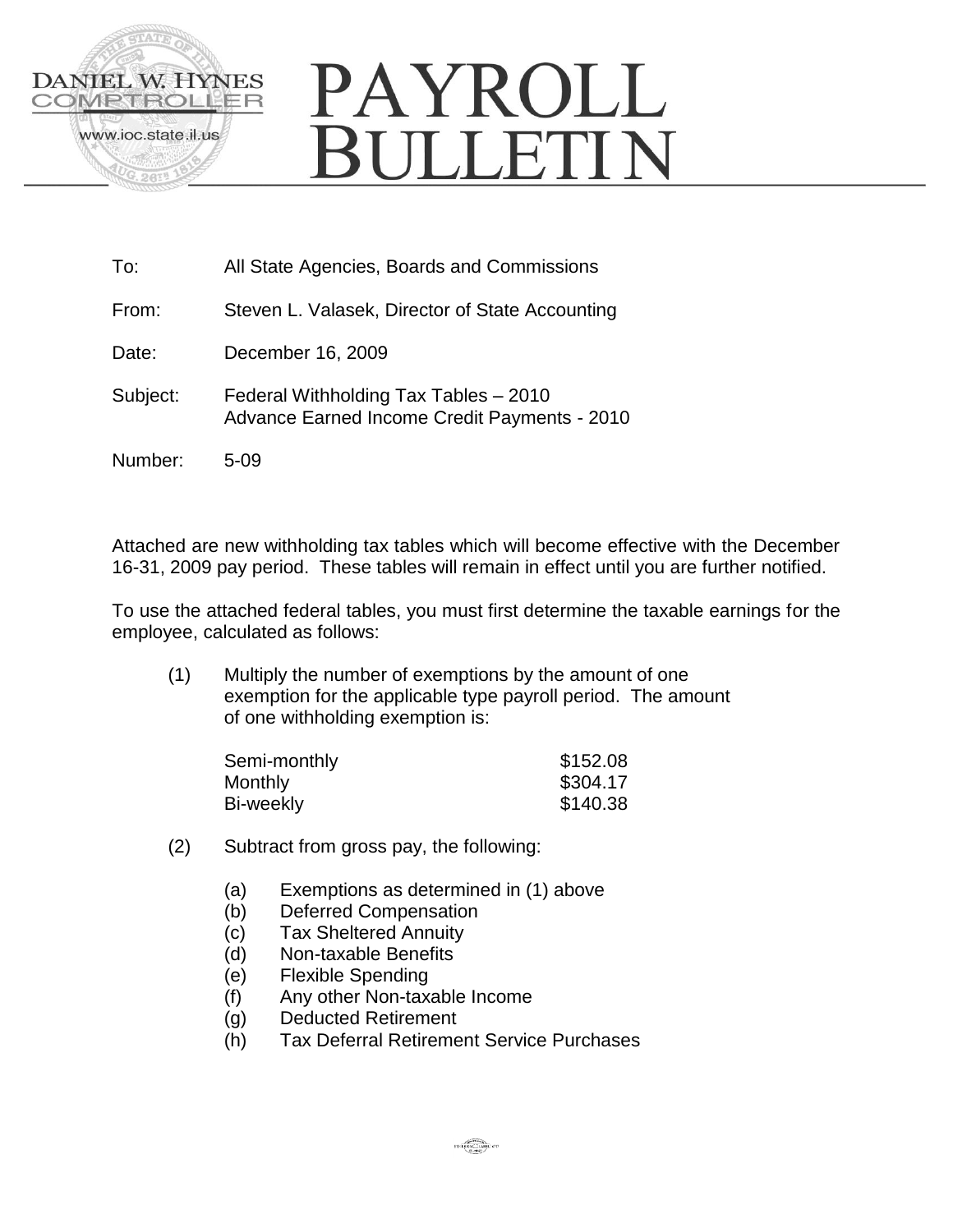- (3) Add any other compensation subject to withholding.
- (4) Determine the amount to be withheld from the appropriate percentage withholding table (page 3).
- (5) Example:

| (a) | Gross pay, semi monthly                                                    | \$2,000.00 |  |  |
|-----|----------------------------------------------------------------------------|------------|--|--|
| (b) | Less exemptions (married with 5<br>exemptions) $$152.08 \times 5 = 760.40$ | 760.40     |  |  |
| (c) | Less: deductions described in<br>$2(b)$ through $(h)$ page 1               | 75.16      |  |  |
| (c) | Plus: Other Compensation subject<br>to withholding                         | 35.00      |  |  |
| (e) | <b>Taxable Gross</b>                                                       | \$1,199.44 |  |  |
| (f) | Tax on \$1,199.44 from semi-monthly                                        |            |  |  |

married table on page 3.

$$
$1,199.44
$$
  

$$
-1,021.00
$$
  

$$
$178.44 \times 15\% \& 44.80 = $71.57
$$

Page 4 shows the 2010 tables for calculating the Advance Payments of Earned Income Credit.

Any Form W-5, Earned Income Credit Advance Payment Certificate, filed for 2009 expires December 31, 2009. Employees who wish to continue to receive advance payments must file a new form W-5.

Agencies who have employees that are Nonresident Aliens should research the IRS website [\(www.irs.gov\)](http://www.irs.gov/) for further withholding instructions.

Retirement Systems should research the IRS website [\(www.irs.gov\)](http://www.irs.gov/) for further withholding instructions for pensions.

Agencies may access this and other Payroll, SAMS and Accounting Bulletins on the Comptroller's website at [www.ioc.state.il.us](http://www.ioc.state.il.us/) under Resource Library.

If you have any questions regarding this bulletin or the attached tax tables, please contact our payroll office at (217) 782-4758.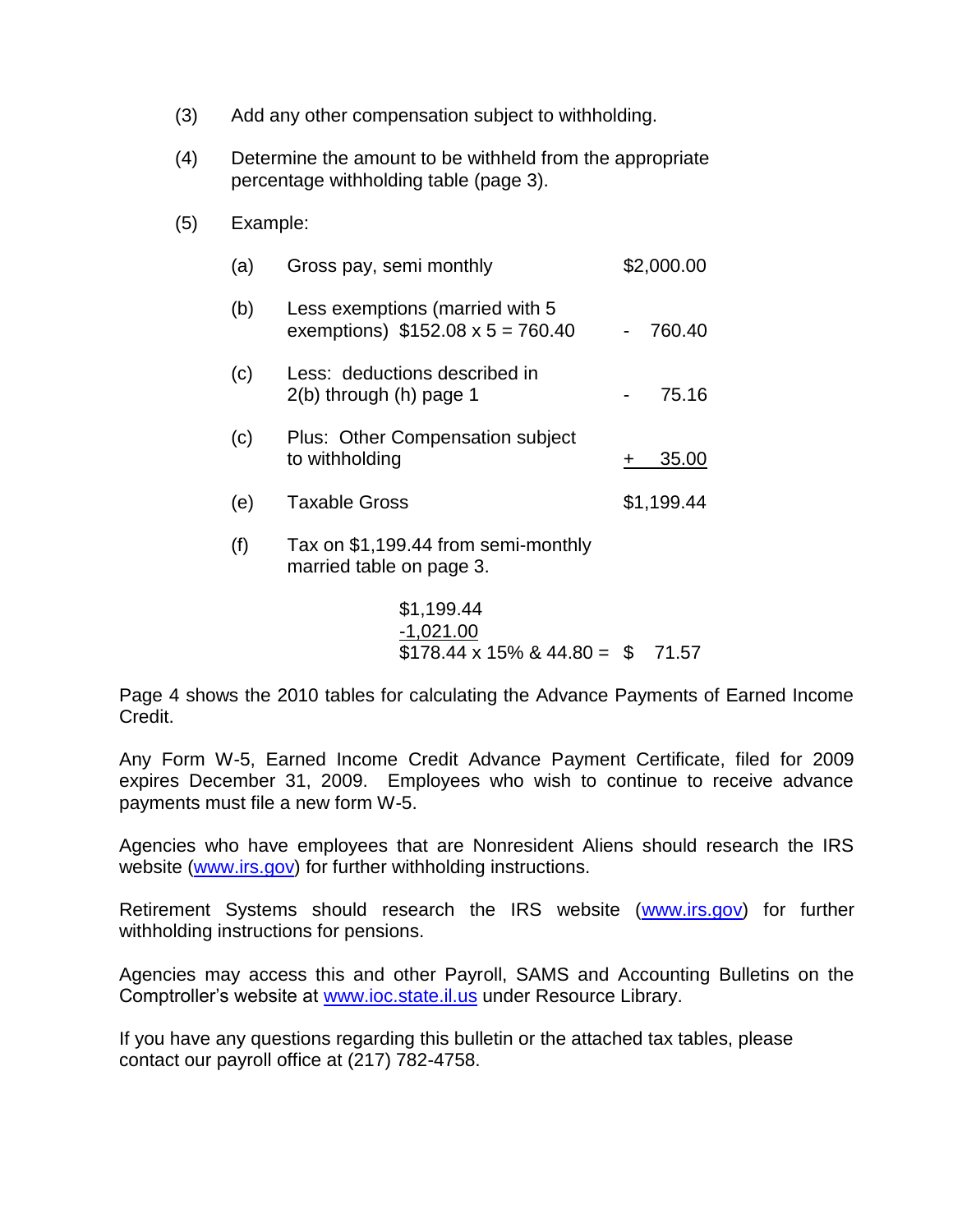#### Tables for Percentage Method of Withholding (For Wages Paid in 2010)

|                                                                                                                            | (a) SINGLE person (including head of household)-    |                 | (b) MARRIED person-                                                                                                        |                        |                                 |                 |
|----------------------------------------------------------------------------------------------------------------------------|-----------------------------------------------------|-----------------|----------------------------------------------------------------------------------------------------------------------------|------------------------|---------------------------------|-----------------|
| If the amount of wages (after<br>subtracting withholding<br>The amount of income tax<br>allowances) is:<br>to withhold is: |                                                     |                 | If the amount of wages (after<br>subtracting withholding<br>The amount of income<br>allowances) is:<br>tax to withhold is: |                        |                                 |                 |
| Not over \$233                                                                                                             |                                                     |                 |                                                                                                                            | Not over \$529 \$0     |                                 |                 |
| Over-                                                                                                                      | But not over-                                       | of excess over- | Over-                                                                                                                      | But not over-          |                                 | of excess over- |
| \$233                                                                                                                      | $-$ \$401<br>.10%                                   | $-$ \$233       | \$529                                                                                                                      | $-$ \$942 10%          |                                 | $-$ \$529       |
| \$401                                                                                                                      | $-$ \$1,387<br>$\ldots$ \$16.80 plus 15%            | $-$ \$401       | \$942                                                                                                                      |                        | $-$ \$2,913 \$41.30 plus 15%    | $-$ S942        |
| \$1,387                                                                                                                    | $-$ \$2,604<br>\$164.70 plus 25%                    | $-$ \$1,387     | \$2.913                                                                                                                    |                        | $-$ \$3.617 \$336.95 plus 25%   | $-$ \$2,913     |
| \$2,604                                                                                                                    | $-$ \$3,248<br>\$468.95 plus 27%                    | $-$ \$2,604     | \$3,617                                                                                                                    |                        | $-$ \$4,771 \$512.95 plus 27%   | $-$ \$3.617     |
| \$3,248                                                                                                                    | $-$ \$3,373<br>$\ldots$ \$642.83 plus 30%           | $-$ \$3,248     | \$4,771                                                                                                                    |                        | $-$ \$5,579 \$824.53 plus 25%   | $-$ \$4.771     |
| \$3,373                                                                                                                    | $-$ \$6.688<br>$\ldots$ \$680,33 plus 28%           | $-$ \$3,373     | \$5,579                                                                                                                    |                        | $-$ \$8,346 \$1,026.53 plus 28% | $-$ \$5.579     |
| \$6,688                                                                                                                    | $-$ \$14,450<br>$\ldots$ \$1,608.53 plus 33%        | $-$ \$6,688     | \$8,346                                                                                                                    | $-$ \$14,669           | $\ldots$ \$1,801.29 plus 33%    | $-$ \$8,346     |
| \$14,450                                                                                                                   | $\ldots \ldots \ldots \ldots$ . \$4,169.99 plus 35% | $-$ \$14,450    | \$14,669                                                                                                                   | $$ \$3,887.88 plus 35% |                                 | $-$ \$14.669    |

#### TABLE 1-BIWEEKLY Payroll Period

#### TABLE 2-SEMIMONTHLY Payroll Period

|                                                                                                                            | (a) SINGLE person (including head of household)- |                            |                 | (b) MARRIED person-                                                                                                        |               |                               |                 |
|----------------------------------------------------------------------------------------------------------------------------|--------------------------------------------------|----------------------------|-----------------|----------------------------------------------------------------------------------------------------------------------------|---------------|-------------------------------|-----------------|
| If the amount of wages (after<br>subtracting withholding allowances)<br>The amount of income tax<br>is:<br>to withhold is: |                                                  |                            |                 | If the amount of wages (after<br>subtracting withholding<br>The amount of income<br>allowances) is:<br>tax to withhold is: |               |                               |                 |
|                                                                                                                            | Not over \$252 \$0                               |                            |                 | Not over \$573                                                                                                             | . \$0         |                               |                 |
| $Over-$                                                                                                                    | But not over-                                    |                            | of excess over- | Over-                                                                                                                      | But not over- |                               | of excess over- |
| \$252                                                                                                                      | $-$ \$434                                        | .10%                       | $-$ \$252       | \$573                                                                                                                      | $- $1.021$    | $\ldots$ 10%                  | $-$ \$573       |
| \$434                                                                                                                      | $-$ \$1.502                                      | .\$18.20 plus 15%          | $-$ \$434       | \$1,021                                                                                                                    |               | $-$ \$3,156 \$44.80 plus 15%  | $- $1.021$      |
| \$1,502                                                                                                                    | $-$ \$2,821                                      | \$178.40 plus 25%          | $-$ \$1.502     | \$3,156                                                                                                                    |               | $-$ \$3,919 \$365.05 plus 25% | $-$ \$3,156     |
| \$2,821                                                                                                                    | $-$ \$3.519                                      | $\ldots$ \$508.15 plus 27% | $-$ \$2,821     | \$3,919                                                                                                                    | $- $5.169$    | $\ldots$ \$555.80 plus 27%    | $-$ \$3,919     |
| \$3,519                                                                                                                    | $-$ \$3,654                                      | \$696.61 plus 30%          | $-$ \$3,519     | \$5,169                                                                                                                    | $-$ \$6,044   | \$893.30 plus 25%             | $-$ \$5,169     |
| \$3,654                                                                                                                    | $-$ \$7,246                                      | \$737.11 plus 28%          | $-$ \$3,654     | \$6,044                                                                                                                    | $-$ \$9.042   | $\ldots$ \$1,112.05 plus 28%  | $-$ \$6,044     |
| \$7,246                                                                                                                    | $- $15,654$                                      | $.$ \$1,742.87 plus 33%    | $-$ \$7,246     | \$9,042                                                                                                                    | $-$ \$15,892  | $\ldots$ \$1,951.49 plus 33%  | $-$ \$9,042     |
| \$15.654                                                                                                                   |                                                  | .\$4,517.51 plus 35%       | $-$ \$15,654    |                                                                                                                            |               |                               | $- $15.892$     |

#### **TABLE 3-MONTHLY Payroll Period**

(a) SINGLE person (including head of household)-

(b) MARRIED person-If the amount of wages (after

| If the amount of wages (after<br>subtracting withholding allowances)<br>The amount of income tax<br>is:<br>to withhold is: |                                       |                 | If the amount of wages (after<br>subtracting withholding<br>The amount of income<br>allowances) is:<br>tax to withhold is: |                                                        |                 |  |
|----------------------------------------------------------------------------------------------------------------------------|---------------------------------------|-----------------|----------------------------------------------------------------------------------------------------------------------------|--------------------------------------------------------|-----------------|--|
| Not over \$504<br>. 30                                                                                                     |                                       |                 |                                                                                                                            | Not over \$1,146 \$0                                   |                 |  |
| Over-                                                                                                                      | But not over-                         | of excess over- | $Over-$                                                                                                                    | But not over-                                          | of excess over- |  |
| \$504                                                                                                                      | $-$ \$869<br>.10%                     | $-$ \$504       | \$1,146                                                                                                                    | $-$ \$2.042<br>$\ldots$ 10%                            | $- $1,146$      |  |
| \$869                                                                                                                      | $-$ \$3,004<br>\$36.50 plus 15%       | $-$ \$869       | \$2.042                                                                                                                    | $-$ \$6.313<br>.\$89.60 plus 15%                       | $-$ \$2.042     |  |
| \$3,004                                                                                                                    | $-$ \$5,642<br>.\$356.75 plus 25%     | $-$ \$3,004     | \$6,313                                                                                                                    | $- $7.838$<br>$\ldots$ \$730.25 plus 25%               | $-$ \$6,313     |  |
| \$5,642                                                                                                                    | $- $7,038$<br>\$1,016.25 plus 27%     | $-$ \$5,642     | \$7,838                                                                                                                    | $-$ \$10,338<br>. \$1,111.50 plus 27%                  | $-$ \$7,838     |  |
| \$7,038                                                                                                                    | $-$ \$7,308<br>. .\$1,393.17 plus 30% | $-$ \$7,038     | \$10,338                                                                                                                   | $-$ \$12.088<br>\$1,786.50 plus 25%                    | $-$ \$10.338    |  |
| \$7,308                                                                                                                    | $-$ \$14,492<br>\$1,474.17 plus 28%   | $-$ \$7,308     | \$12,088                                                                                                                   | $-$ \$18,083<br>. \$2,224,00 plus 28%                  | $-$ \$12,088    |  |
| \$14,492                                                                                                                   | $-$ \$31,308<br>.\$3,485.69 plus 33%  | $-$ \$14,492    | \$18,083                                                                                                                   | $-$ \$31,783<br>.\$3,902.60 plus 33%                   | $- $18,083$     |  |
| \$31,308                                                                                                                   | .\$9,034.97 plus 35%<br>.             | $-$ \$31,308    | \$31,783                                                                                                                   | . \$8,423,60 plus 35%<br>and a strategic and strategic | $-$ \$31.783    |  |